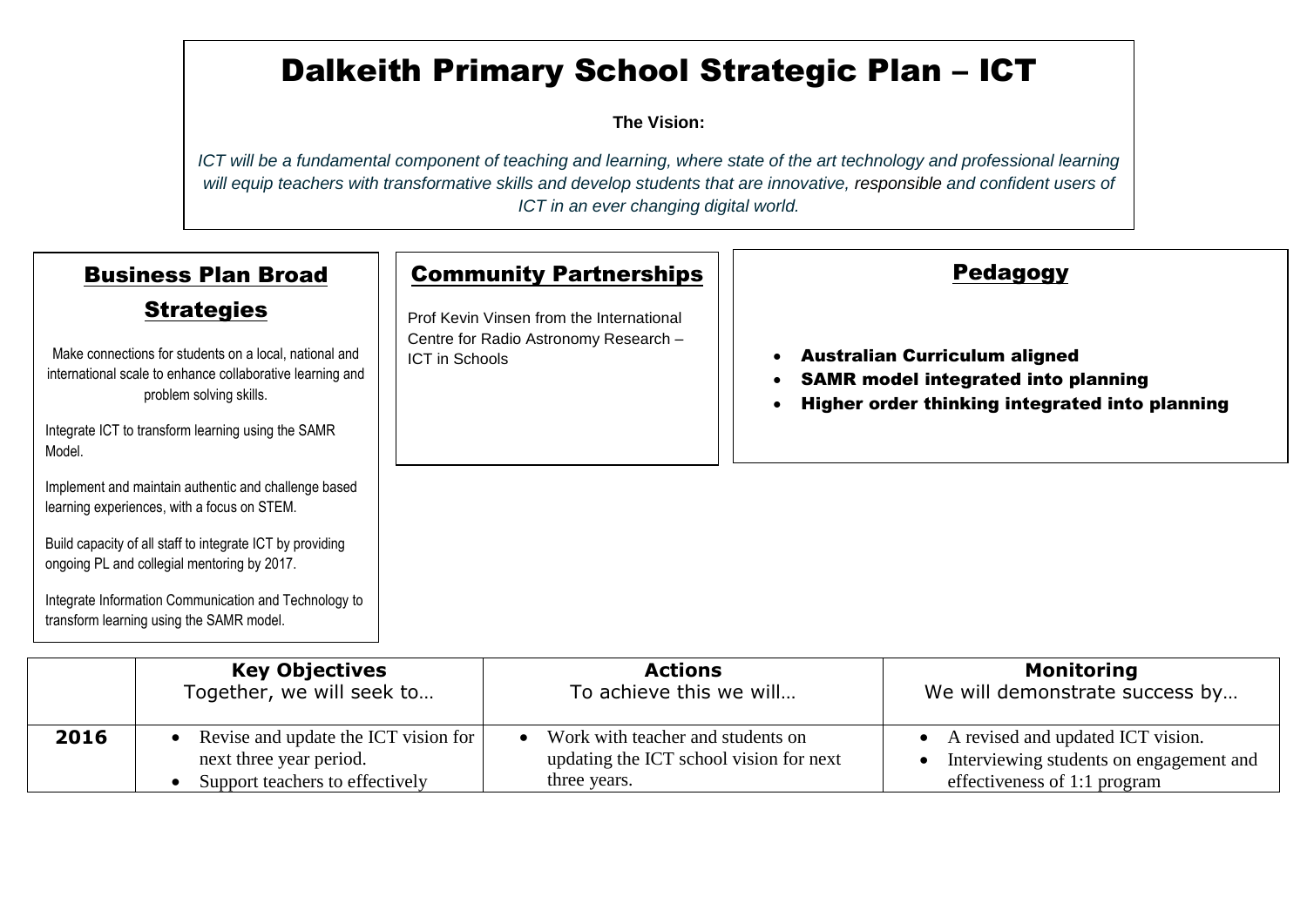|      | integrate the SAMR model and<br>higher order thinking into units of<br>work<br>Implement a structured cybersafety<br>program for years 3-6<br>Provide teachers in 1:1 classrooms<br>with a resource file eg planning<br>documents, pedadogy resources etc<br>Raise awareness of the 1:1 iPad<br>program within the wider<br>community                                                                                                                                                                                                                                                                 | Implement coaching model led by<br>$\bullet$<br>Stephanie Boyle and Jenny Jongste (Apple)<br>Survey staff to identify professional<br>$\bullet$<br>learning needs – possible change to Techie<br>Brekkie model<br>Compile cybersafety program resources for<br>teachers<br>Engage in PL to upskill teachers in ICT<br>$\bullet$<br>integration - coaching program<br>Run parent workshops, possible open<br>mornings, app of the month features in<br>newsletters                                                                                                                                                                                                                                                                                                                                                    | Parent attendance at workshops<br>$\bullet$<br>Continued development of school library<br>of collaborative iTunes U courses that<br>integrate SAMR model and higher order<br>thinking<br>Teacher growth $-$ goal setting and<br>progression towards set goals (moving up<br>the SAMR ladder)                                                                                                                                                                                                                                                               |
|------|-------------------------------------------------------------------------------------------------------------------------------------------------------------------------------------------------------------------------------------------------------------------------------------------------------------------------------------------------------------------------------------------------------------------------------------------------------------------------------------------------------------------------------------------------------------------------------------------------------|----------------------------------------------------------------------------------------------------------------------------------------------------------------------------------------------------------------------------------------------------------------------------------------------------------------------------------------------------------------------------------------------------------------------------------------------------------------------------------------------------------------------------------------------------------------------------------------------------------------------------------------------------------------------------------------------------------------------------------------------------------------------------------------------------------------------|------------------------------------------------------------------------------------------------------------------------------------------------------------------------------------------------------------------------------------------------------------------------------------------------------------------------------------------------------------------------------------------------------------------------------------------------------------------------------------------------------------------------------------------------------------|
| 2017 | Continue to support teachers to<br>effectively integrate the SAMR<br>model and higher order thinking into<br>units of work.<br>Focus on use of iTunes U and app<br>workflows for differentiation<br>according to the content, process<br>and product model.<br>Teachers to implement use of online<br>$\bullet$<br>surveys to elicit feedback from<br>students.<br>Continue to implement the<br>$\bullet$<br>structured cybersaftey program in<br>years 3-6 and focus on year 1-2<br>(2017) with provided resource files.<br>Raise awareness of the 1:1 iPad<br>program within the wider<br>community | Continue to implement coaching model led<br>by Stephanie Boyle<br>Recruit second Digital Technologies coach<br>$\bullet$<br>to work alongside Stephanie for junior<br>years.<br>Focus on specialist teachers and junior<br>$\bullet$<br>primary classes in 2017.<br>Teachers to use feedback from surveys as a<br>$\bullet$<br>formative assessment process to adjust and<br>modify teaching program.<br>Compile cybersafety program resources for<br>$\bullet$<br>teachers in junior primary.<br>Each classroom to implement and display<br>$\bullet$<br>an iPromise statement in their classrooms.<br>Engage in PL to upskill teachers in ICT<br>integration – coaching program and<br>before/after school PL as needed.<br>Continue to run parent workshops, possible<br>open mornings, app of the month features | Interviewing students on engagement and<br>$\bullet$<br>effectiveness of 1:1 program (carried over<br>from $2016$ )<br>Student survey data from online surveys.<br>Parent attendance at workshops<br>$\bullet$<br>Continued development of school library<br>of collaborative iTunes U courses that<br>integrate SAMR model and higher order<br>thinking with a focus on differentiation.<br>Teacher growth $-$ goal setting and<br>progression towards set goals (moving up<br>the SAMR ladder) and ensure it a focus of<br>admin classroom walkthroughs. |